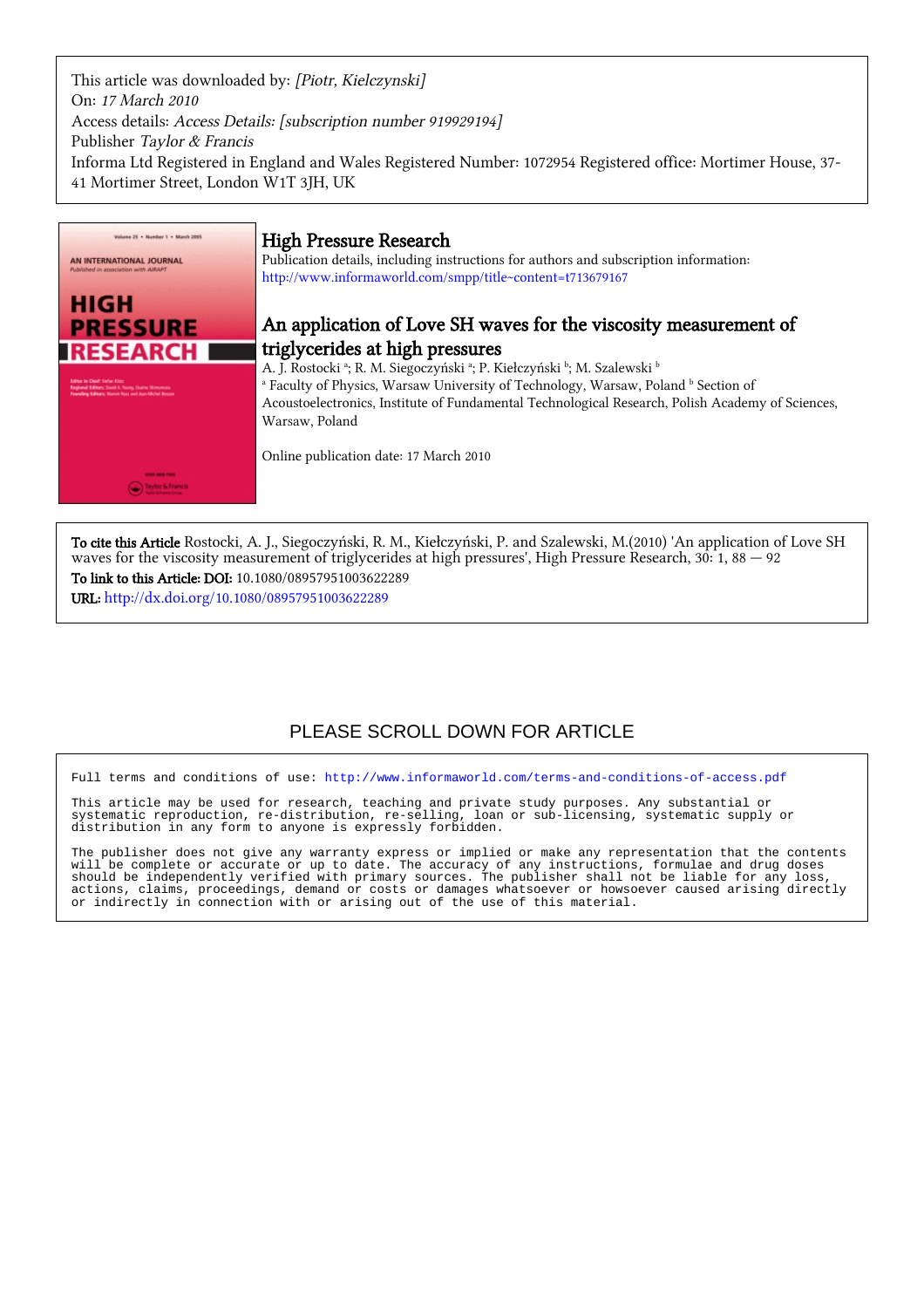

# **An application of Love SH waves for the viscosity measurement of triglycerides at high pressures**

A.J. Rostocki<sup>a</sup>, R.M. Siegoczyński<sup>a</sup>, P. Kiełczyński<sup>b\*</sup> and M. Szalewski<sup>b</sup>

*<sup>a</sup>Faculty of Physics, Warsaw University of Technology, ul. Koszykowa 75, 00-662 Warsaw, Poland; <sup>b</sup>Section of Acoustoelectronics, Institute of Fundamental Technological Research, Polish Academy of Sciences, ul. Pawi´nskiego 5B, 02-106 Warsaw, Poland*

(*Received 7 January 2010; final version received 14 January 2010* )

A new ultrasonic method of viscosity measurements at a high-pressure conditions has been presented. The method is based on the Love wave amplitude measurement. The same electronic setup as in the Bleustein–Gulyaev (B–G) wave method applied by the authors recently for a high-pressure measurement was adopted. The new sensors were made of metallic materials, which make them more reliable at highpressure conditions. The method has been successfully applied for the viscosity measurement of some triglycerides at high-pressure conditions up to 1 GPa. The results have been compared with the earlier results obtained using B–G waves. This comparison has shown that Love wave method sensors are more reliable than B–G wave sensors and are also cheaper in fabrication, although the sensitivity of Love wave sensors is lower. During the measurement, the phase transitions in the investigated liquids were observed.

**Keywords:** Love SH waves; viscosity; phase transitions; sensors

## **1. Introduction**

The high-pressure changes of the properties of liquids have been the subject of intensive research at the Warsaw University of Technology for a many years. Since the beginning, the research focused on the viscosity and density changes of various oils. For this purpose, the classical method of falling body was adopted [1]. Several high-pressure-transmitting media have been examined using this arrangement [2]. The strong, exponential dependence of viscosity on pressure, known in the literature as the Barus formula, suggested that a small difference in the composition of a liquid may cause a big difference in the viscosity at high pressures. Because of this strong dependence, the falling ball viscometer method was abandoned.

The discovery of phase transitions in castor oils [3] and in other liquids has intensified the research on the viscosity of oils. Special attention has been focused on the rheological properties of the new high-pressure phase of castor oil. Due to the problems with the Stokes method, the capillary flow rheometer has been applied [4]. Although the measurements of apparent viscosity of castor oil have shown an abnormal rise in viscosity above the phase transition, much bigger

ISSN 0895-7959 print*/*ISSN 1477-2299 online © 2010 Taylor & Francis DOI: 10.1080*/*08957951003622289 http:*//*www.informaworld.com

<sup>\*</sup>Corresponding author. Email: pkielczy@ippt.gov.pl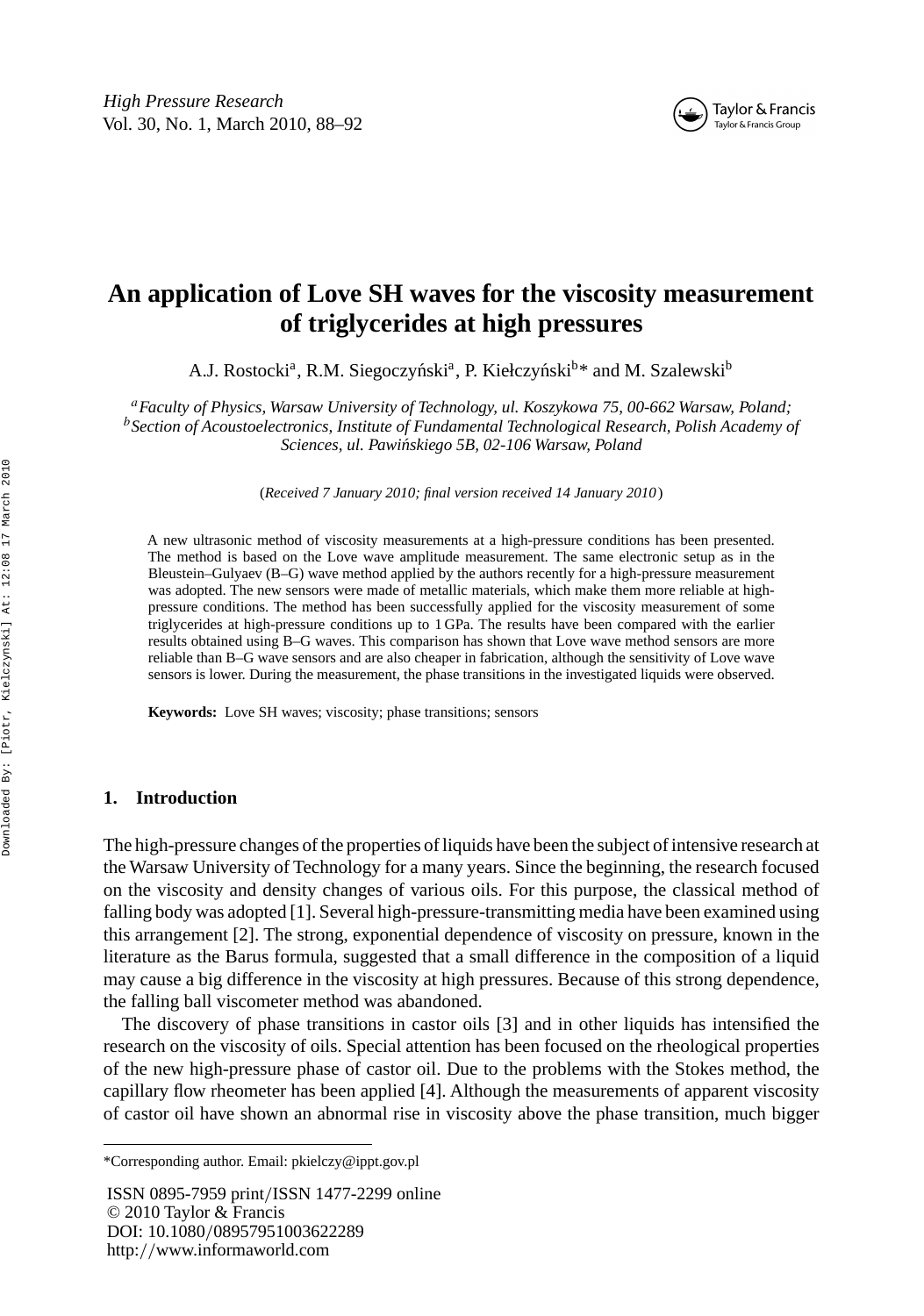than the one resulting from the Barus formula, it became obvious that the capillary method must be replaced by another method because of the overly-complicated high-pressure arrangement.

To overcome these problems, shear-horizontal (SH) surface acoustic wave methods were chosen. Such methods have been established in the Section of Acoustoelectronics of the Institute of Fundamental Technological Research, Polish Academy of Sciences in Warsaw, for viscosity measurements under ambient pressure [5,6]. Two methods based on SH surface acoustic waves were considered for high-pressure applications. The first was the Bleustein–Gulyaev (B–G) wave method and the second was the Love wave method. The B–G wave method has been successfully applied for high-pressure measurements of the viscosity of liquids [7]. Using this method, the changes of viscosity during the phase transition in castor oil [8] and triolein [9] were observed. The results of the tests of the high-pressure SH Love method are presented in this paper.

#### **2. Viscosity measurement using SH Love waves**

The SH Love wave is an SH acoustic surface wave having only one component of mechanical displacement, parallel to the propagation surface and perpendicular to the direction of propagation. The SH Love wave method is similar to the earlier presented B–G wave method. Both methods are presented in Figure 1.

Energy of the Love wave is mostly concentrated in the 0.2 mm thick copper layer deposited on the surface of a bulk steel bar. The layer and bar constitute the acoustic waveguide.

The viscoelastic liquid covering the waveguide surface loads it mechanically. The value of this load is proportional to the value of the mechanical impedance *Z* of the liquid medium.

The mechanical impedance of a layer of liquid loading the surface of the B–G wave waveguide is equal to the characteristic shear impedance of the liquid  $Z_L$  for plane waves:

$$
Z_{\mathcal{L}} = (\rho_{\mathcal{L}} \cdot G_{\mathcal{L}})^{1/2},\tag{1}
$$

where  $G_L = G' + jG''$  is the complex shear modulus of the liquid defined as the ratio  $(T/S)$  of the shear stress *T* to the shear strain *S*,  $\rho_L$  is the liquid density and  $j = (-1)^{1/2}$ .

In general, liquid loading of the sensor surface changes the phase velocity *v* and the attenuation *α* of the B–G wave. The complex propagation constant *γ* of the B–G wave changes:

$$
\frac{\Delta \gamma}{\beta} = \frac{\Delta \alpha}{\beta} - j \frac{\Delta v}{v_0},\tag{2}
$$



Figure 1. The waveguide assembly for viscosity measurement by the B–G wave method and the Love wave method.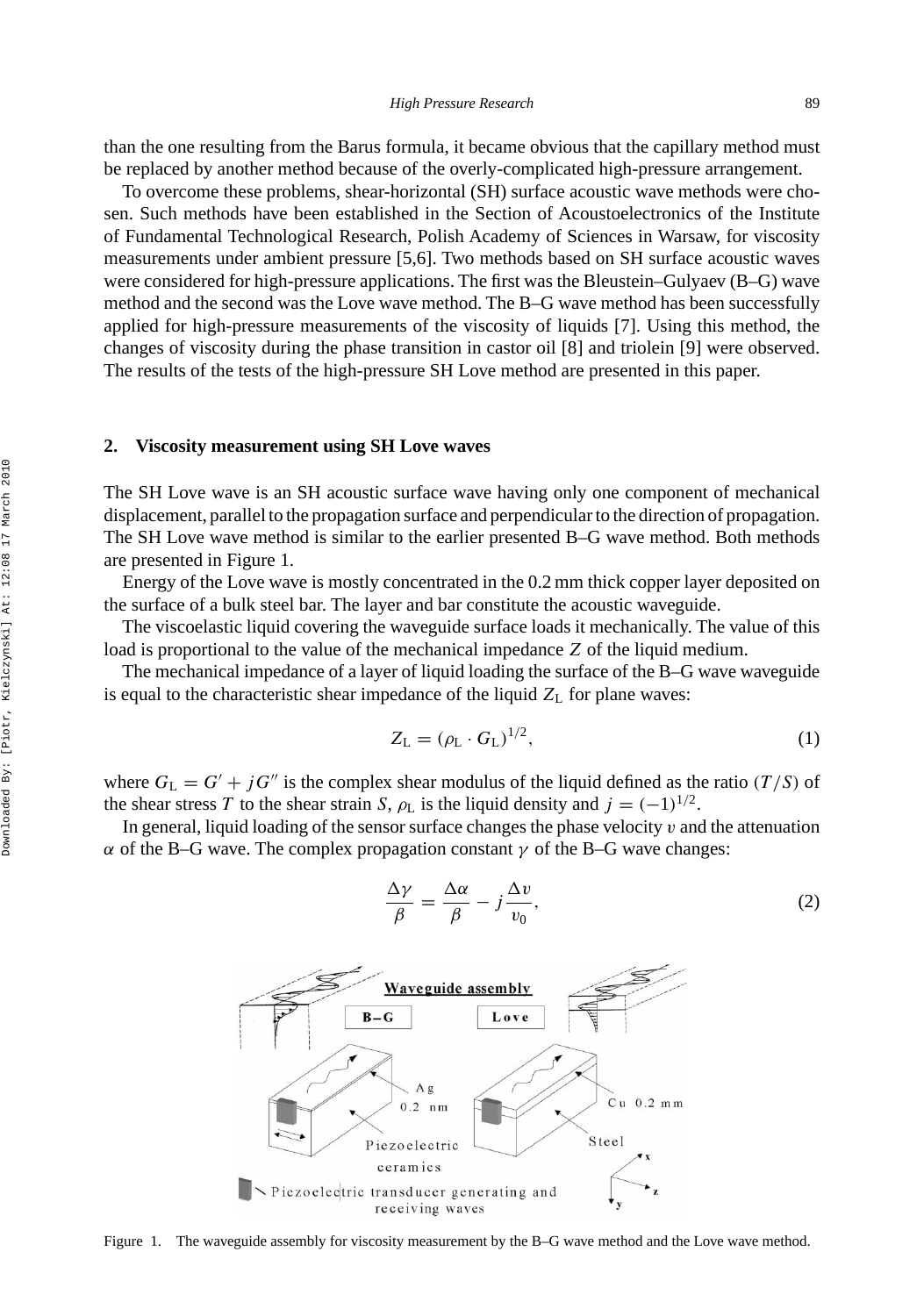where  $\gamma = \alpha + i\beta$ ,  $\beta = \omega/v$ ,  $v_0$  is the phase velocity of the non-perturbed B–G wave on the free surface and  $\omega$  the angular frequency of the B–G wave.

By applying the perturbation method, one can prove that the change in the complex propagation constant  $\gamma$  of the Love wave produced by viscoelastic liquid loading is as follows [6]:

$$
\Delta \gamma = -j \left( \frac{|v_3|_{x_2=0}^2}{4P} \right) Z_{\text{L}} = -j K Z_{\text{L}}, \tag{3}
$$

where  $v_3$  is the B–G wave amplitude on the waveguide surface ( $x_2 = 0$ ), *P* is the mean power on the unit width of the B–G wave. The coefficient  $K$  is the characteristic quantity for each B–G wave waveguide and depends solely on the material parameters of the waveguide and frequency [5]. In the next step, the rheological model describing the investigated liquid should be determined.

In this paper, the liquids investigated under high pressure are treated as the Newtonian liquids. For the case of a Newtonian (viscous) liquid, the shear mechanical impedance (defined as a ratio of the shear stress to the shear vibrational velocity) can be expressed as follows [10]:

$$
Z_{\rm L} = R_{\rm L} + jX_{\rm L} = \left(\frac{\rho_L \omega \eta}{2}\right)^{1/2} (1+j),\tag{4}
$$

where  $\eta$  is the viscosity.

So that we may regard Equation (5) as holding for the liquids considered in the paper:

$$
\eta = \frac{2R_{\rm L}^2}{\omega \rho_{\rm L}} = \frac{2X_{\rm L}^2}{\omega \rho_{\rm L}},\tag{5}
$$

where  $R_L$  and  $X_L$  are the real and imaginary parts of the mechanical shear impedance of a liquid.

The shear mechanical impedance of a liquid  $Z_L = R_L + jX_L$  can be determined from the measurement of the change in attenuation and time of flight of wave trains that propagate in the waveguide loaded by a liquid [6]. The model of a Newtonian liquid was used by Philippoff [11]. He stated that the majority of oils in the considered shearing rate (about 1 MHz) and under high pressures are the Newtonian liquids. This can justify the use of a Newtonian liquid model in our paper.

## **3. Experimental setup**

The real advantage of the method presented here is that contrary to the other methods of viscosity measurement, this method does not require any special high-pressure equipment.Any chamber that can contain the ultrasonic Love SH wave sensor with reliable electrical terminals is appropriate for this application. In our case, the acoustic waveguide was made of a rectangular  $8 \times 8 \times 60$  mm bar of steel covered at one side with 0.2 mm layer of copper, with a piezoceramic transducer bonded at its end. The pressure was generated in a thick-walled cylinder of 17 mm internal diameter with a simple piston presented in [12]. This piston–cylinder system was operated by a 20 ton laboratory hydraulic press, which limited the maximum pressure to about 1 GPa. For pressure measurement, a typical 75  $\Omega$  manganin transducer was used. Its resistance was measured with a digital resistance bridge calibrated in MPa. Pressure measurement accuracy was better than 0.1%. The experiments were done at room temperature. Temperature was measured by the copper-constantan thermocouple placed inside the chamber.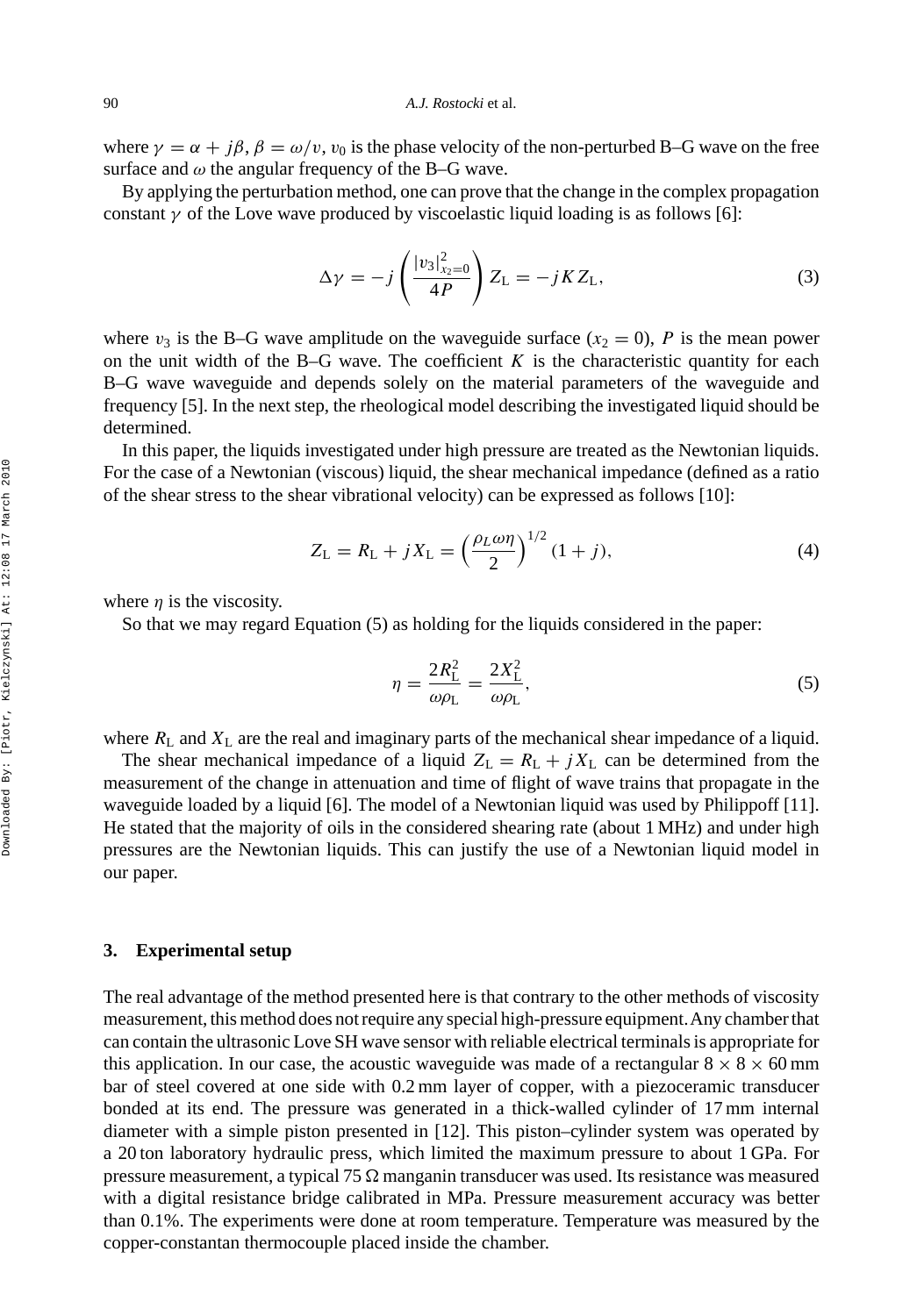

Figure 2. Variation in viscosity of triolein, as a function of hydrostatic pressure, measured by the ultrasonic Love wave method. Exponential curve represents the Barus formula. Decompression curve is marked by an arrow.

### **4. Results of the measurements**

The pressure was generated in 10 MPa steps and then kept constant for about 2–5 min. During that time, the pressure was carefully observed. That allowed identification of the pressure drop due to the first-order phase transition and to observe whether the system is reaching thermodynamic equilibrium. After approaching 0.6 GPa, the pressure was kept constant for about 20 h to enable the phase transformation to occur. During the phase transition, a small drop in pressure and increment of viscosity was observed. The results of the viscosity measurement are shown in Figure 2.

As seen in Figure 2, the experimental curve up to about 400 MPa is almost tangential to the exponential curve which represent the Barus formula  $\eta(p) = \eta_0 \exp(\alpha p)$ , where  $\eta_0$  is the viscosity at atmospheric pressure and  $\alpha$  is the viscosity–pressure coefficient. Above 400 MPa, the experimental points rise more slowly than the theoretical prediction. Finally, at 600 MPa, when the pressure rise was stopped for about 20 h, the viscosity has risen to the new value, characteristic for the high-pressure phase of castor oil. The further increment in the viscosity was rather a linear function of pressure.

## **5. Conclusions**

- (1) The Love SH wave sensor was successfully tested at high-pressure conditions.
- (2) The measurements of viscosity performed using the new sensor were very similar to the results obtained by the B–G wave method.
- (3) The new type sensor is more reliable in chemically aggressive media.

The usefulness of the surface Love wave for measuring liquid viscosity at high pressures has been stated. This method enables measuring viscosity during phase transition and high-pressure